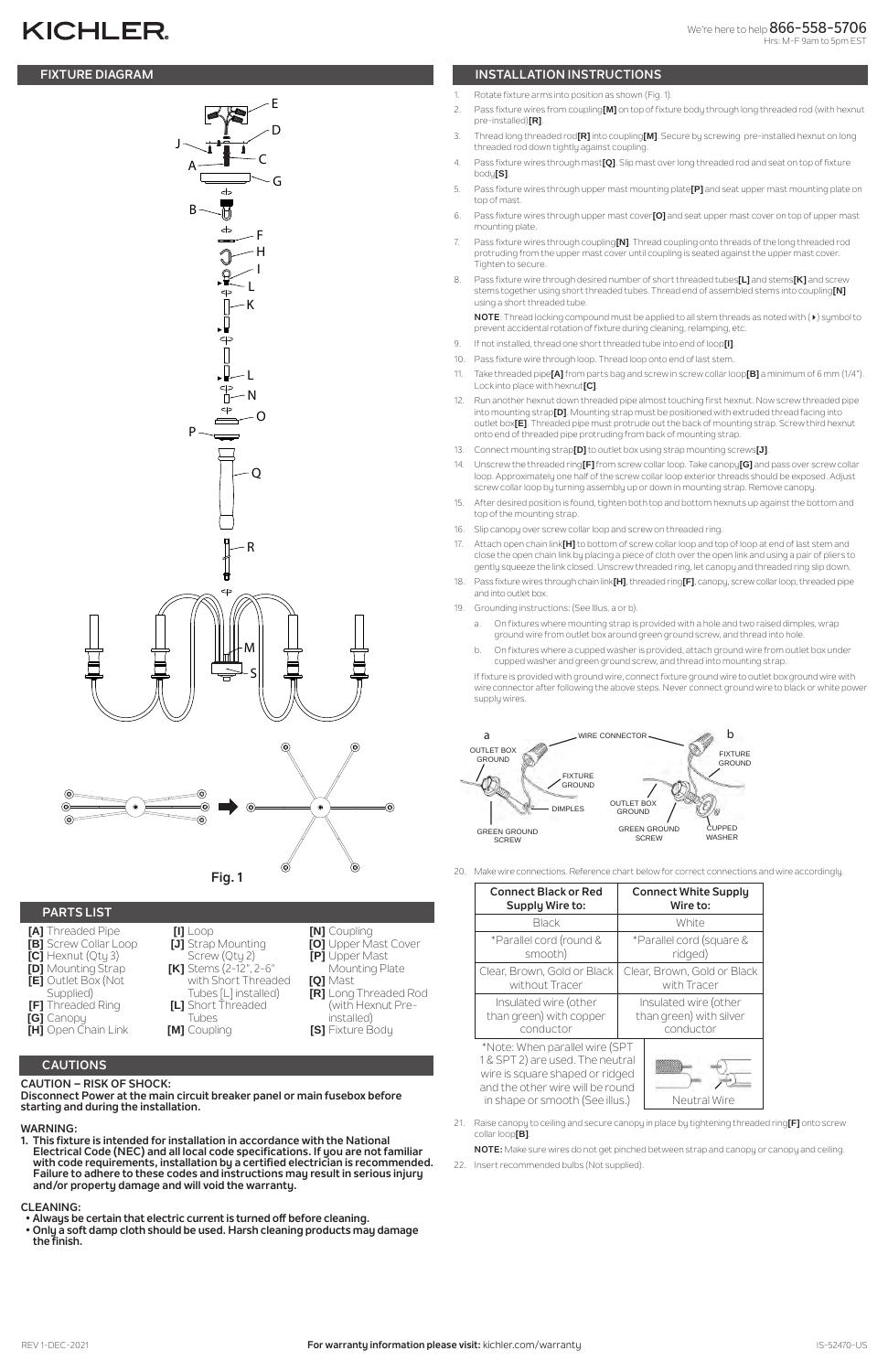# **PRÉCAUTIONS**

**ATTENTION – RISQUE DE DÉCHARGES ÉLECTRIQUES: Couper le courant au niveau du panneau du disjoncteur du circuit principal ou de la boîte à fusibles principale avant de procéder à l'installation.**

### **ATTENTION:**

**1. Ce luminaire doit être installé conformément aux codes d'électricité nationaux (NEC) et satisfaire toutes les spécifications des codes locaux. Si vous ne connaissez pas les exigences de ces codes, il est recommandé de confier l'installation à un électricien certifié. Ne pas se conformer à ces codes et directives pourrait provoquer des blessures sérieuses et/ou des dommages matériels et rendre la garantie non valide.**

#### **NETTOYAGE :**

**[F]** Bague Filetée **[G]** Cache **[H]** Maillon de Chaîne **Ouvert** 

- **Soyez toujours certain que l'alimentation électrique du luminaire est fermée avant le nettoyage.**
- **N'utilisez qu'un chiffon doux humide. Les produits de nettoyage acides/abrasifs peuvent endommager le fini.**

## **DIAGRAMME D'APPAREILS INSTRUCTIONS D'INSTALLATION**

# **KICHLER**

# **LISTE DES PIÈCES**

- **[A]** Tube Fileté **[B]** Boucle à Vis
- **[C]** Écrou Hexagonal (Qté 3)
- **[D]** Étrier de Montage **[E]** Boîte de Sortie (non fournie)
- **[I]** Boucle **[J]** Vis de de fixation de L'étrier de Montage (Qté 2) **[K]** Tiges (2-12 po, 2-6 po avec des tubes
- **[P]** Plaque de Montage Supérieure du Montant **[Q]** Montant **[R]** Longue Tige
- Filetée (avec l'écrou hexagonal pré-

filetés courts [L] installés) **[L]** Tubes Filetés Courts **[M]** Accouplement **[N]** Accouplement **[O]** Cache du Montant Supérieur

installé) **[S]** Luminaire

- 1. Tournez les bras du luminaire en position (voir Fig. 1).
- 2. Faites passer les fils du luminaire de l'accouplement**[M]** sur le dessus du corps du luminaire à travers la longue tige filetée (avec l'écrou hexagonal pré-installé)**[R]**.
- 3. Vissez la tige filetée longue**[R]** dans l'accouplement**[M]**. Fixez en vissant l'écrou hexagonal préinstallé sur la longue tige filetée fermement contre l'accouplement.
- 4. Passez les fils du luminaire à travers un montant**[Q]**. Faites glisser le montant sur le tube fileté et placez en haut du luminaire**[S]**.
- 5. Faites passer les fils du luminaire à travers la plaque de montage supérieure du montant**[P]** et placez la plaque de montage supérieure du montant sur le dessus du montant.
- 6. Faites passer les fils du luminaire à travers le cache du montant supérieur**[O]** et placez le cache du montant supérieur sur la plaque de montage du montant supérieur.
- 7. Passez les fils du luminaire par l'accouplement**[N]**. Vissez l'accouplement sur les filets de la longue tige filetée dépassant du couvercle supérieur du montant jusqu'à ce que l'accouplement repose contre le cache supérieur du montant. Serrez pour fixer.
- 8. Faites passer le fil du luminaire dans le nombre souhaité de tubes filetés courts**[L]** et de tiges**[K]** et vissez les tiges ensemble à l'aide de tubes filetés courts. Vissez l'extrémité des tiges assemblées dans l'accouplement**[N]** l'aide d'un tube fileté court.

**REMARQUE :** Appliquer le frein filet sur tous les filets de la tige indiqués par le symbole (4) pour empêcher la rotation accidentelle du luminaire pendant le nettoyage, remplacement de lampe, etc.

- 9. Si le tube fileté court n'est pas préinstallé, vissez-le sur l'extrémité de la boucle**[I]**.
- 10. Passez le fil du luminaire par la boucle. Vissez la boucle sur l'extrémité de la dernière tige.
- 11. Prenez le tube fileté**[A]** du sac des pièces et vissez la boucle à vis**[B]** à un minimum de 6 mm (1/4 po). Bloquez avec l'écrou hexagonal**[C]**.
- 12. Vissez un autre écrou hexagonal sur le tube fileté jusqu'à ce qu'il entre presque en contact avec le premier écrou hexagonal. Vissez maintenant le tube fileté dans l'étrier de montage**[D]**. L'étrier de montage doit être placé avec le filetage extrudé faisant face à la boîte de sortie**[E]**. Le tube fileté doit sortir de l'arrière de l'étrier de montage. Vissez le troisième écrou hexagonal sur l'extrémité du tube fileté sortant de l'arrière de l'étrier de montage.
- 13. Fixez l'étrier de montage**[D]** sur la boîte de sortie à l'aide des vis de fixation de l'étrier**[J]**.
- 14. Dévissez la bague filetée**[F]** de la boucle à vis. Passez le cache**[G]** sur la boucle à vis. Environ la moitié du filetage extérieur de la boucle à vis doit être visible. Ajustez la boucle à vis en tournant l'ensemble vers le haut ou le bas dans l'étrier de montage. Enlevez le cache.
- 15. Une fois correctement positionnés, serrez les écrous hexagonaux en haut et en bas contre le dessous et le dessus de l'étrier de montage.
- 16. Passez le cache sur la boucle à vis et vissez dans la bague filetée.
- 17. Attachez le maillon de chaîne ouvert**[H]** en bas de la boucle à vis et en haut de la boucle à l'extrémité de la dernière tige. Fermez le maillon de chaîne ouvert en plaçant du tissus sur le maillon ouvert et avec des pinces pour serrer légèrement le maillon fermé. Dévissez la bague filetée et laissez le cache et la bague filetée glisser vers le bas.
- 18. Acheminez les fils du luminaire par le maillon de chaîne**[H]**, la bague filetée**[F]**, le cache, la boucle à vis, le tube fileté dans la boîte de sortie.
- 19. Connecter les fils. Se reporter au tableau ci-dessous pour faire les connexions.

| Connecter le fil noir ou                                                                                                                                                    | Connecter le fil blanc de      |
|-----------------------------------------------------------------------------------------------------------------------------------------------------------------------------|--------------------------------|
| rouge de la boite                                                                                                                                                           | la boîte                       |
| A Noir                                                                                                                                                                      | A Blanc                        |
| *Au cordon parallèle (rond                                                                                                                                                  | *Au cordon parallèle (à        |
| et lisse)                                                                                                                                                                   | angles droits el strié)        |
| Au transparent, doré,                                                                                                                                                       | Au transparent, doré,          |
| marron, ou noir sans fil                                                                                                                                                    | marron, ou noir avec un til    |
| distinctif                                                                                                                                                                  | distinctif                     |
| Fil isolé (sauf fil vert) avec                                                                                                                                              | Fil isolé (sauf fil vert) avec |
| conducteur en cuivre                                                                                                                                                        | conducteur en argent           |
| *Remarque: Avec emploi d'un<br>fil paralléle (SPT 1 et SPT 2). Le<br>fil neutre est á angles droits ou<br>strié et l'autre fil doit étre rond ou<br>lisse (Voir le schéma). | Fil Neutre                     |

- 20. Soulevez le cache au niveau du plafond et bloquez en serrant la bague filetée**[F]** sur la boucle à vis**[B]**.
	- **REMARQUE :** S'assurer que les fils ne se coincent pas entre l'étrier et le cache ou le cache et le plafond.
- 21. Installez les ampoules recommandées (non fournies).